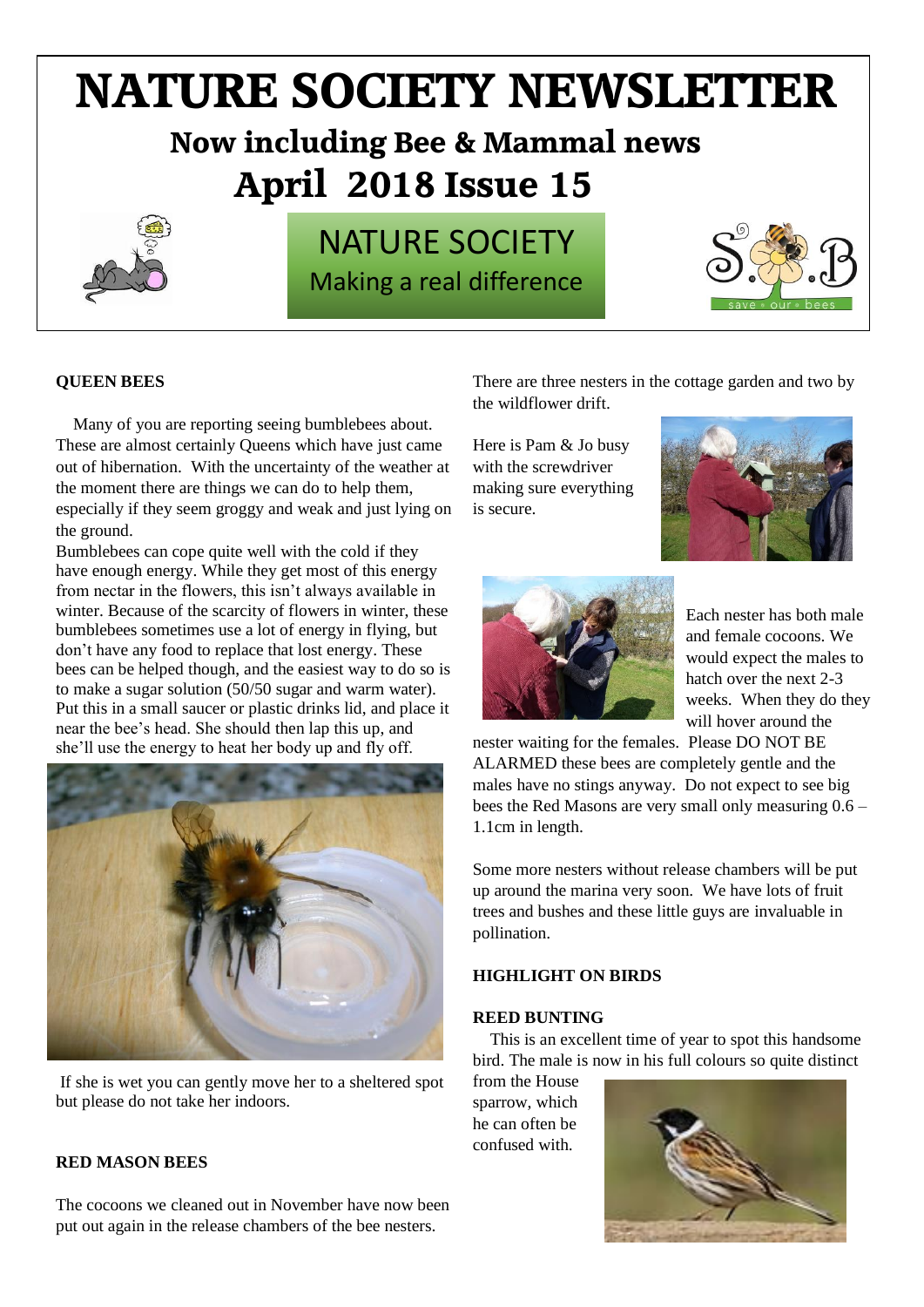The Reed Bunting is of similar size and appearance to the House Sparrow, but the underparts are streaked and the outer tail feathers are white. The legs and bill are dark brown.

The male Reed Bunting has a dark head and bib, which are black in the summer and dull brown in winter. A broad white collar is evident in the summer as is a thin white moustache.



The female can be confused with the female House Sparrow, which has a shorter tail, and no moustache. She has a has a brown

head, buff throat and buff-coloured lines above and below the eye. When they fly the white outer tail feathers are noticeable. The song can sound rather dreary but a good way to remember it is it sounds like "tree, tree, top of tree" because it is usually delivers its song from a perch at the top of a tree, bush or reed. They are traditionally birds of reed beds and wetlands wher they feed on seeds and invertebrates.

The nest is a cup of grass and moss built on the ground but usually among reeds or grasses in a wet or marshy place. Fine grasses and hair are used to line the cup. The female incubates the eggs (20 mm by 15 mm), which



are smooth, glossy and pale lilac or olive with black scrawls or blotches. The young are fed by both parents.

They suffered a severe decline in the 1970's when there were many egg failures and poor survival rates and still remain on the Amber, at risk list.

# **OTHER SONGSTERS**

Now is definitely the time to hear many lovely birdsongs. It is easy perhaps to think, ah! that's a Robin, as we know they have a tuneful song. However, have a good look and you may be surprised.



The Dunnock, another unobtrusive little brown bird with a lovely sweet warble of a song. Often mistaken for a warbler.

The Wren, yet another little brown bird but what a song! It trills and trembles and explodes with a loud full-throated warble with lots of fast, ringing tones.





The Goldfinch, much more noticeable this chap. They have a beautiful liquid, lilting, musical song which is very noticeable at this time year.

All these birds can be confused with warblers unless you have a good look at them. We take our more common birds for granted and are often surprised by their songs. So, keep your ears and eyes open.

This next bit is on the scientific side but fascinating. We assume that birds have vocal chords like us, but no, they do not, so how on earth can they produce such wonderful sounds.

**How Do They Sing?** A bird's vocal cord, or syrinx, is simpler than that found in humans. Instead of being located in the larynx (Adam's apple) at the top of the wind-pipe (trachea), it is located at the bottom, much closer to the lungs. The avian larynx at the top of the trachea does not serve any purpose in vocalisation and only prevents food and water from entering the lungs.



Sound is generated when air flowing through the narrow syringeal passage causes the tympanic membrane to vibrate in the same way a drum skin vibrates when struck. The muscles alter the tension of the tympanic membrane, like tightening a drum skin, and this alters the frequency or pitch of the notes. The position of the syrinx, at the top of the two bronchi, means that birds can sing two different notes simultaneously. The reason a bird a small as the [Wren](http://www.garden-birds.co.uk/birds/wren.htm) sings so loudly is because the syrinx is a resonant cavity which maintains or amplifies the notes.

And we think the human body amazing.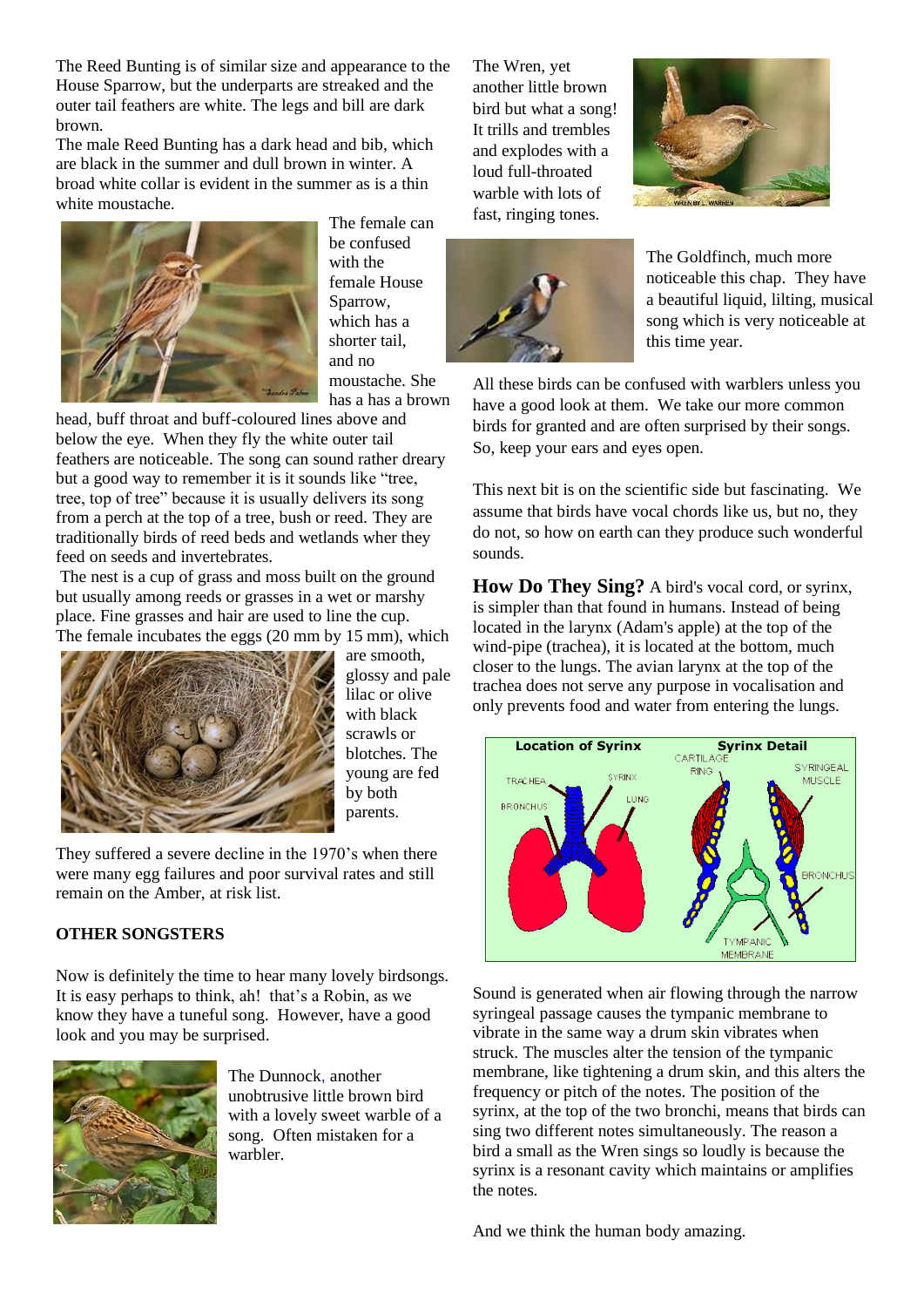#### **WILDLIFE EVENING**

 We had 'Mercia's Wonderful Wildlife' evening on the 16th and very interesting it was. Especially as we looked at what had been recorded on the wildlife camera last year. We saw a cheeky Wood Mouse stealing all the bait from a footprint trap. It actually returned every three minutes until it had had all the food. A Hedgehog having a good snuffle around. A Wood Mouse walking off and a Worm seeming to be waving it goodbye, trying to work out if it was two worms or two ends of the same one! Charles Darwin commented that worms are the most important animals in Britain. We also caught a large centipede walking along the underside of the pontoon. It really is surprising what is going on in the middle of the night. But perhaps the biggest surprise we got was one of the Fox, which we know to be about, but in the background was another pair of eyes closer to the ground. What on earth?

Well the next recording answered that, as we filmed a Badger lumbering along and having a good snuffle about. We could not believe our eyes, as far as we know this is the first clue that Badgers are even here. It or they returned three times during that night at about 1-2 hourly intervals. Perhaps they are using it as a thoroughfare as we have no other evidence of them. It was certainly an eyeopener and everyone was delighted with the films.

As well as wildlife film we also had a session of dissecting owl pellets, which as usual had all the participants having a second childhood moment. It is definitely a fascinating thing to do and I had a lot of questions which I could not answer fully, such as how often do owls produce pellets? So after a bit of research this is what I found out.

Owls form the pellets gradually as the soft tissues of their



prey are dissolved. The formation of a pellet is generally complete a few hours after an owl eats. An owl does not regurgitate the pellet immediately, often storing it up to 20 hours first. They have a special pouch near their gizzards to store pellets until regurgitation. When startled, however, owls often regurgitate their pellets immediately,

sometimes before they are fully compacted.

Owls use their gizzards to process food items and deliver digestive enzymes and acids. The gizzards have small rocks and sand inside to aid in this process. Bones, teeth and feathers, however, cannot be processed in this way and are dangerous to the lower parts of the owls' digestive tracks. This is why owls must form pellets to be regurgitated, rather than simply passing the indigestible materials through the rest of their digestive tracts to be excreted.



Most owls produce one or two pellets a day, and these are usually found at roost sites. When fresh, Barn Owl pellets are wet and black. Those lying undisturbed in dry places (e.g. outbuilding or dry tree cavity) usually take about 2 years to fall apart. When e use them to dissect they are dry, firm and not at all nasty to handle. The best ones come from Barn Owls as they are found mostly found under cover. Pellets from Tawny's, Little owls etc. often disintegrate quickly when exposed to the elements.

What actually comes out of one pellet is amazing. All the pellets we had that night had at least three skulls



and associated bones and fur.



 Everyone totally engrossed and below the contents of a pellet showing how much fur there is.